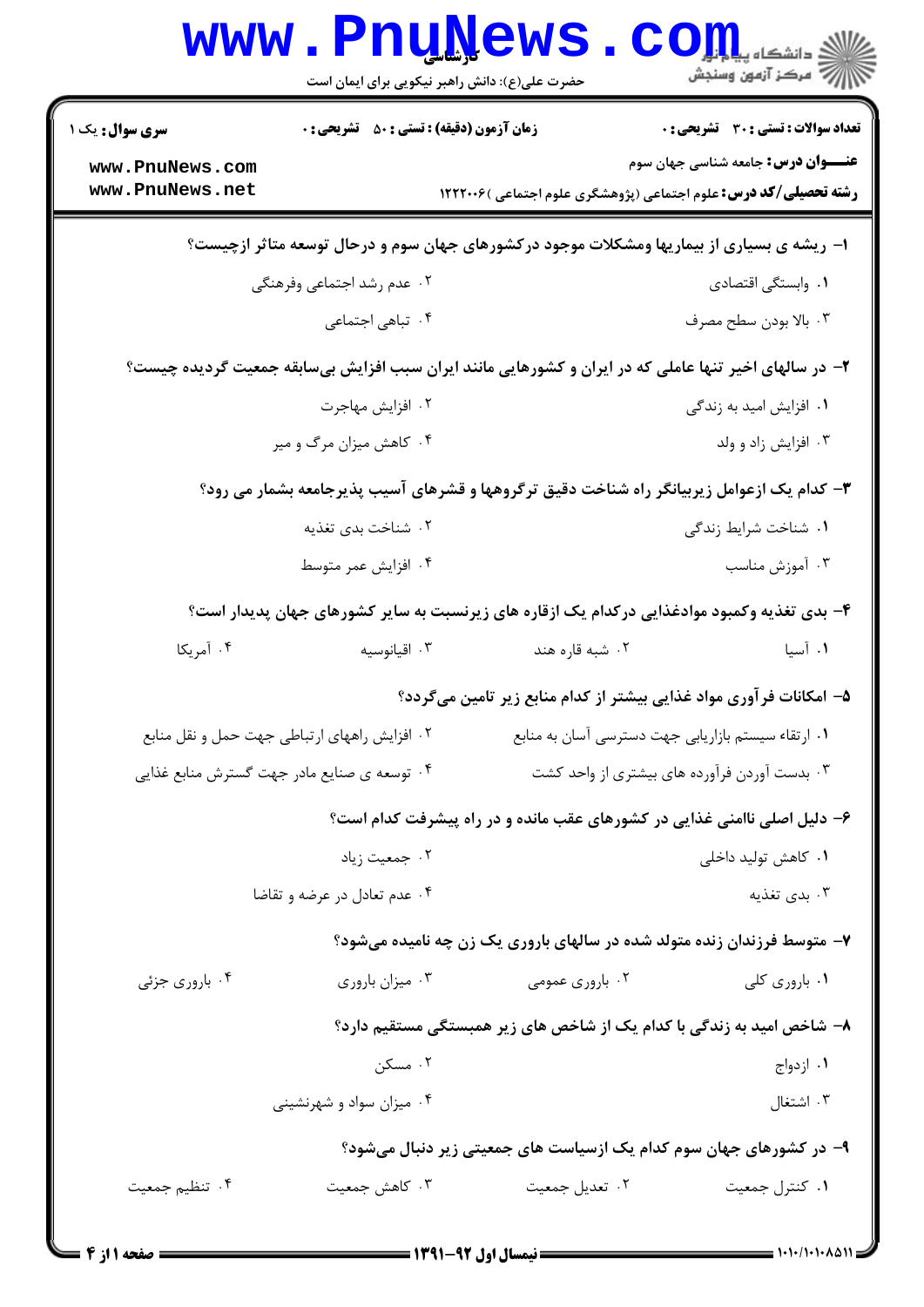|                                                                                                                              | <b>www.PnuNews</b><br>حضرت علی(ع): دانش راهبر نیکویی برای ایمان است |  | $\text{C}$ Om,<br>رِ ۖ مرڪز آزمون وسنڊش                                                                              |  |
|------------------------------------------------------------------------------------------------------------------------------|---------------------------------------------------------------------|--|----------------------------------------------------------------------------------------------------------------------|--|
| <b>سری سوال :</b> ۱ یک                                                                                                       | <b>زمان آزمون (دقیقه) : تستی : 50 ٪ تشریحی : 0</b>                  |  | <b>تعداد سوالات : تستی : 30 ٪ تشریحی : 0</b>                                                                         |  |
| www.PnuNews.com<br>www.PnuNews.net                                                                                           |                                                                     |  | <b>عنـــوان درس:</b> جامعه شناسی جهان سوم<br><b>رشته تحصیلی/کد درس:</b> علوم اجتماعی (پژوهشگری علوم اجتماعی )۱۲۲۲۰۰۶ |  |
| ∙۱− نخستین دشواری که کوچندگان روستایی، در شهر پدید می آورند کدام است؟                                                        |                                                                     |  |                                                                                                                      |  |
|                                                                                                                              | ۰۲ قاچاق مواد مخدر                                                  |  | ۰۱ کمبود مسکن                                                                                                        |  |
|                                                                                                                              | ۰۴ افزایش کج رفتاری و جرایم                                         |  | ۰۳ افزايش بيكارى                                                                                                     |  |
|                                                                                                                              |                                                                     |  | <b>۱۱- یکی از علل بنیادی بیکاری در کشورهای جهان سوم چیست؟</b>                                                        |  |
|                                                                                                                              | ٠٢ افزايش جمعيت گروه سنى جوان                                       |  | ٠١. عدم تخصص گرايي                                                                                                   |  |
|                                                                                                                              | ۰۴ مهاجرت روستائیان به شهر                                          |  | ۰۳ وجود مدرک گرایی                                                                                                   |  |
| ۱۲– مستخدمینی که به موجب قرارداد برای مدت معینی به خدمت دستگاه غیر مشمول در میآیند جزو کدام دسته ازکارکنان<br>محسوب مي شوند؟ |                                                                     |  |                                                                                                                      |  |
|                                                                                                                              | ۰۲ کارکنان قراردادی                                                 |  | ۰۱ کارکنان رسمي                                                                                                      |  |
|                                                                                                                              | ۰۴ کارکنان مشمول مقررات                                             |  | ۰۳ کارکنان پیمانی                                                                                                    |  |
|                                                                                                                              |                                                                     |  | ۱۳- منظور از میزان سواد یک جامعه چیست؟                                                                               |  |
|                                                                                                                              |                                                                     |  | ۰۱ نسبت با سوادی جمعیت در هر هزار نفر از افراد ۷ ساله به بالا                                                        |  |
|                                                                                                                              |                                                                     |  | ۰۲ نسبت با سوادی جمعیت در هر صد نفر از افراد ۷ ساله به بالا                                                          |  |
|                                                                                                                              |                                                                     |  | ۰۳ نسبت با سوادی جمعیت در هر ده هزار نفر از افراد ۶ ساله به بالا                                                     |  |
|                                                                                                                              |                                                                     |  | ۰۴ نسبت با سوادی جمعیت در هر هزار نفر از افراد ۶ ساله به بالا                                                        |  |
|                                                                                                                              |                                                                     |  | ۱۴- کدام یک از عوامل زیر مشکل بیسوادی درکشورهای جهان سوم را بیشتر می کند؟                                            |  |
|                                                                                                                              | ۰۲ کمبود نیروی متخصص                                                |  | ۰۱ تنگناهای اقتصادی                                                                                                  |  |
|                                                                                                                              | ۰۴ مهاجرت                                                           |  | ۰۳ افزایش کودکان کار                                                                                                 |  |
|                                                                                                                              |                                                                     |  | ۱۵- یونسکو سال ۱۹۹۰ را سال جهانی مبارزه با چه مسئلهای اعلام نمود؟                                                    |  |
|                                                                                                                              | ۰۲ فقر                                                              |  | ۰۱ بی سوادی                                                                                                          |  |
|                                                                                                                              | ۰۴ ازدیاد بی رویه جمعیت                                             |  | ۰۳ بیکاری $\cdot$                                                                                                    |  |
|                                                                                                                              |                                                                     |  | ۱۶– در تقسیم بندی کشورهای جهان سوم بر اساس ارزش دلار، کشورهای وارد کننده نفت در کدام گروه قرار دارند؟                |  |
|                                                                                                                              | ۰۲ کشورهای با درآمد زیاد                                            |  | ۰۱ کشورهای با درآمد اندک                                                                                             |  |
|                                                                                                                              | ۰۴ کشورهای با در آمد متوسط                                          |  | ۰۳ کشورهای جهان سوم                                                                                                  |  |
|                                                                                                                              |                                                                     |  |                                                                                                                      |  |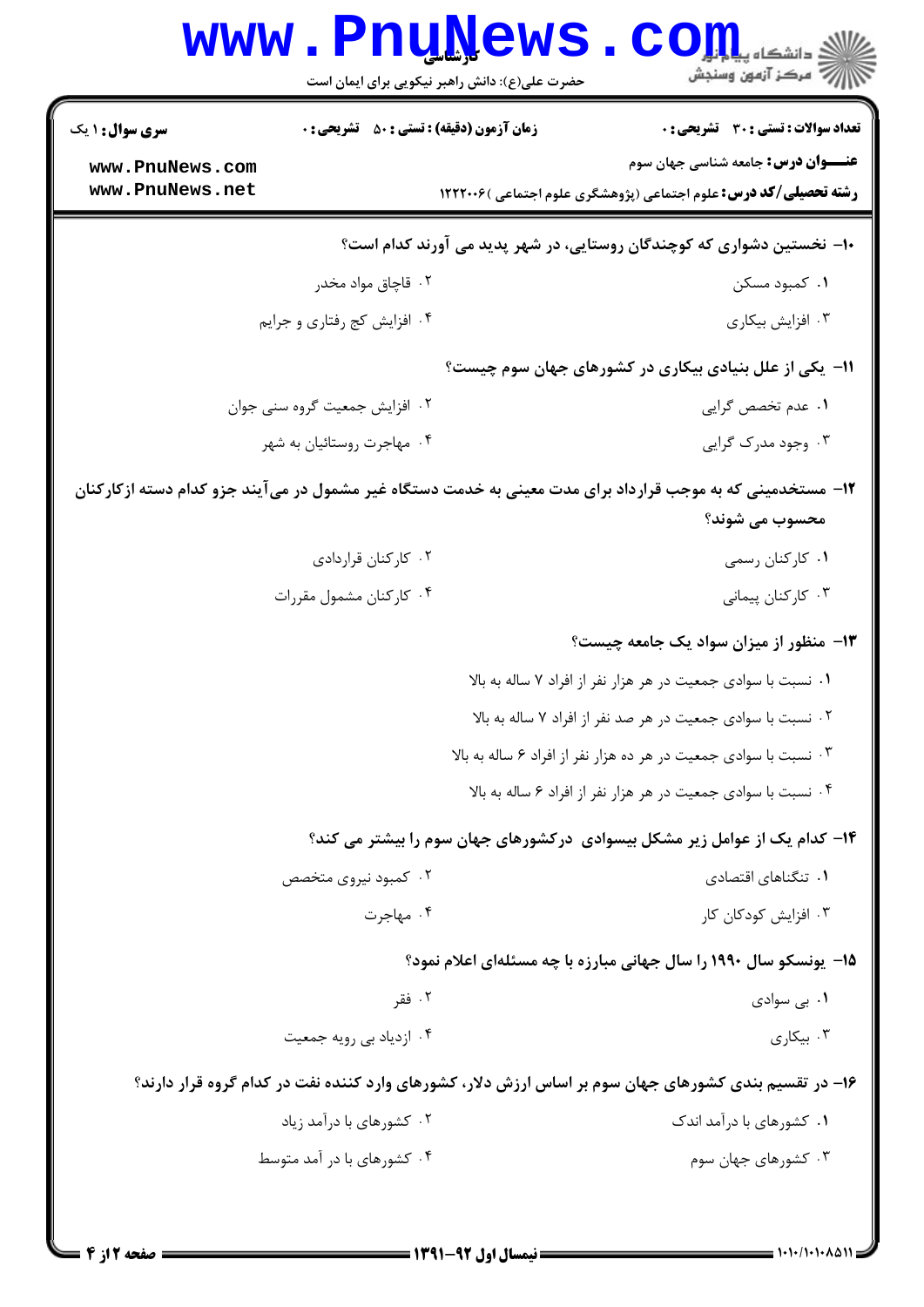| <b>سری سوال : ۱ یک</b> | <b>زمان آزمون (دقیقه) : تستی : 50 ٪ تشریحی : 0</b> |                                                                                                                 | <b>تعداد سوالات : تستی : 30 ٪ تشریحی : 0</b>   |
|------------------------|----------------------------------------------------|-----------------------------------------------------------------------------------------------------------------|------------------------------------------------|
| www.PnuNews.com        |                                                    |                                                                                                                 | <b>عنـــوان درس:</b> جامعه شناسی جهان سوم      |
| www.PnuNews.net        |                                                    | <b>رشته تحصیلی/کد درس:</b> علوم اجتماعی (پژوهشگری علوم اجتماعی )۱۲۲۲۰۰۶                                         |                                                |
|                        |                                                    | ۱۷- شهرهای کارگاهی جنوب خاوری آسیا جزء کدام گروه از کشورها قرار میگیرند؟                                        |                                                |
| ۰۴ فرا صنعتي           | ۰۳ جهان سوم                                        | ۰۲ در حال توسعه                                                                                                 | ٠١ توسعه يافته                                 |
|                        |                                                    | <b>۱۸</b> – کدام یک از شروط زیرجزو شاخص محدودیت جغرافیایی جهان سوم محسوب <u>نمی شود</u> ؟                       |                                                |
|                        |                                                    | ۰۱ فرآوری ناخالص ملی سرانه را نباید با مجموع خالص خیلی محدود که به هر فرد مربوط می شود، یکی گرفت.               |                                                |
|                        |                                                    | ۰۲ میزان عدل و انصاف در زمینه توزیع درآمد ها میان مردم، کشورهای جهان سوم را با دشواری بزرگ روبرو میسازد.        |                                                |
|                        |                                                    | ۰۳ بیشتر کشورهای جهان سوم با توجه به فرآوری ناخالص ملی سرانه شان در مرز کشورهای تهیدست و فقیر قرار میگیرند.     |                                                |
|                        |                                                    | ۰۴ داده های مربوط به فرآوری ناخالص ملی سرانه نمی تواند نمودار حقیقی کشورهای جهان سوم باشد.                      |                                                |
|                        |                                                    | ۱۹- آمریکای جنوبی و مرکزی جزء کدام گروه از کشورها قرار میگیرند؟                                                 |                                                |
| ۰۴ توسعه نيافته        | ۰۳ توسعه يافته                                     | ۰۲ نیمه صنعتی                                                                                                   | ۰۱ صنعتی                                       |
|                        |                                                    | +۲- آقای آ.بارر با ارائه ی رساله ای تحت عنوان توسعه فراگیر، جهان را به چند گروه تقسیم میکند؟                    |                                                |
|                        |                                                    | ۰۱ کشورهای گسترش یافته، نیمه گسترش یافته و عقب مانده                                                            |                                                |
|                        |                                                    |                                                                                                                 | ۰۲ کشورهای صنعتی، نیمه صنعتی و جهان سوم        |
|                        |                                                    | ۰۳ کشورهای گسترش یافته، نیمه صنعتی و صنعتی نشده                                                                 |                                                |
|                        |                                                    |                                                                                                                 | ۰۴ توسعه یافته، در حال توسعه و توسعه نیافته    |
|                        |                                                    | <b>۲۱</b> - به عقیده ی برخی از پژوهندگان وکارشناسان اختلاف در آمد سرانه ی میان ملت ها متاثر ازچه عاملی می باشد؟ |                                                |
|                        | ۰۲ کمبود سرمایه                                    |                                                                                                                 | ۰۱ کاهش سپرده گذاری در بانکها                  |
|                        | ۰۴ کندی رشد کشورهای جهان سوم                       |                                                                                                                 | ۰۳ معیوب بودن سیستم مبادلاتی                   |
|                        |                                                    | ۲۲- سرمایه گذاری های مستقیم در کشورهای جهان سوم از چه طریقی انجام میشود؟                                        |                                                |
|                        | ۰۲ شرکتهای چند ملیتی                               |                                                                                                                 | ۰۱ کشورهای صنعتی با اقتصاد بازار               |
|                        | ۰۴ شرکتهای نفتی                                    |                                                                                                                 | ۰۳ اوراق اسناد بهادار                          |
|                        |                                                    | ۲۳- تاثیرات فشارهای تورمی وارد بر جهان سوم، شامل کدامیک از موارد زیر نمیشود؟                                    |                                                |
|                        | ۲۰ کاهش دائمی بهای کالاهای صادراتی                 |                                                                                                                 | ۰۱ افزایش قیمت ها به ویژه بهای مواد مصرفی جاری |
|                        | ۰۴ کاهش مداوم ارزش پول محلی                        |                                                                                                                 | ۰۳ ازدیاد ارزش وامهای بیگانه                   |